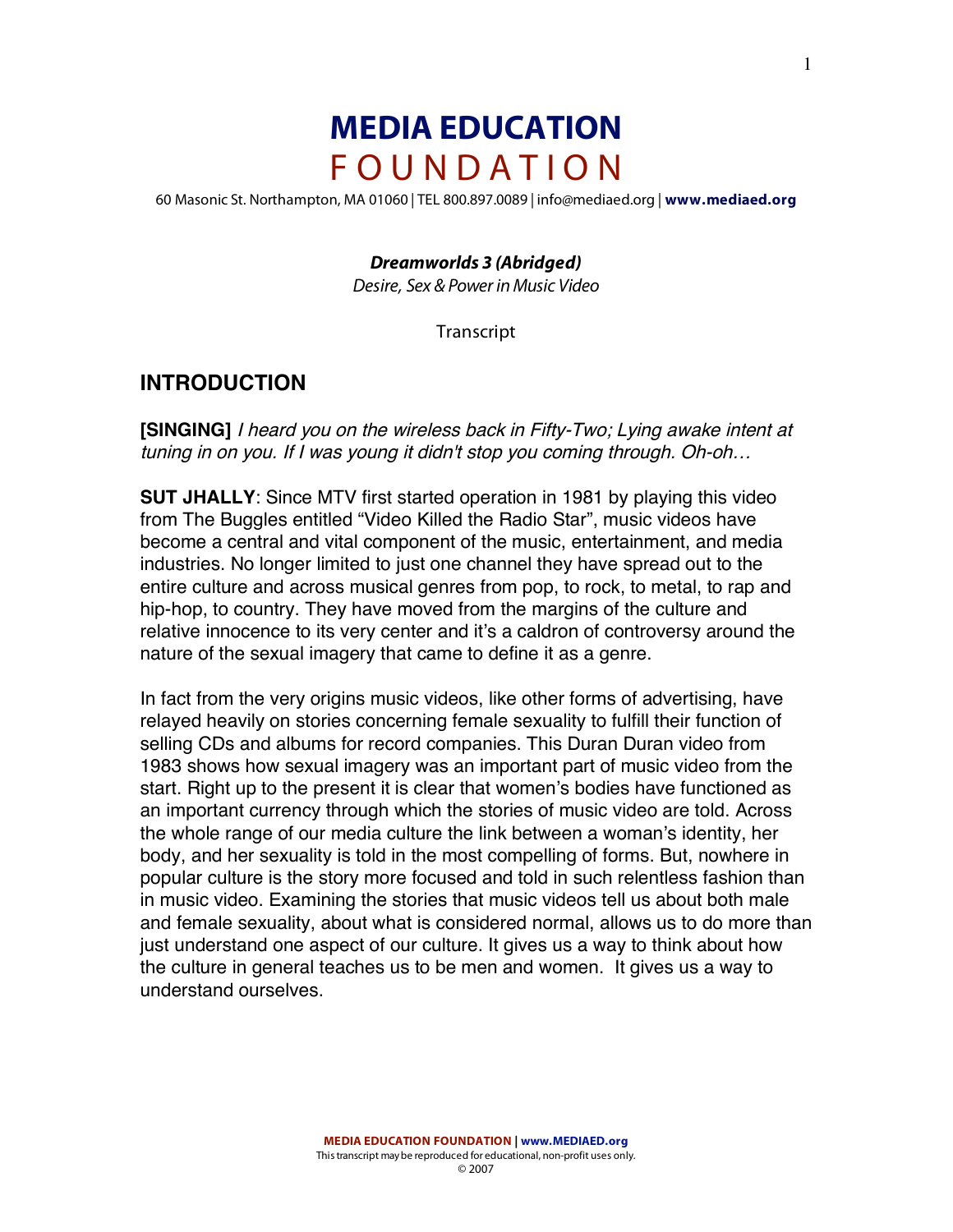## **TECHNIQUES OF STORYTELLING**

**[VIDEO CLIP] LFO's Brad Fischetti**: Like before the video, right, they hand us these two huge poster boards filled with Polaroids of girls in bikinis, and they're like yea, pick the one's you want.

**[VIDEO CLIP] Kid Rock**: Do we have enough girls? We never have enough girls…all about the girls.

**SUT JHALLY**: As Kid Rock notes, music videos are all about the girls and indeed, the presence of sexualized female bodies is so prevalent that the major conventions for achieving this goal are relatively easy to identify. The most obvious way is to cut in shots of women into a band performance and it seems the more bizarre, the better. In this case, not merely bikini clad, but coated in silver or in a variation, gold plated. In fact, showing women as dancers or just around the artist is perhaps the most frequent convention used across all genres. Whether it is rock music, or country music, or pop, or hip-hop, the presence of female bodies has become one of the easy solutions found by the creators of music videos to the problem of how to both get attention and tell a compelling story that connects the music to visually arresting images. Other strategies include showing them as members of the crowd at live performances, sometimes exposing themselves in the hope of getting attention. In the most obvious failure of creativity, women are also shown as simply hanging around male artists, their only function being to draw in male viewers into the fantasy created by the producers and directors of these videos. Sometimes, women play a key role in the narrative of the fantasy being told. Here, Kid Rock gets to live out one of the major fantasies of the male dream world, group sex with glamorous airline stewardesses, where he joins an exclusive and envied club. But even beyond a single video there is a consistent story about masculinity and femininity being told by the system of music videos as a whole. Identifying these stories, where they come from, and the possible effect they could have is thus an urgent task.

#### **CONSTRUCTING FEMININITY**

**SUT JHALLY**: Our ideas of what it means to be a socially acceptable man or woman have not been genetically encoded in our biological genes. They come from the stories the cultures tells us about what is normal and what is not and music videos make clear that the most important aspect of a woman is her sexuality. In fact, women are presented as ravenous creatures who desire sex at all times and it seems with any man who happens to be around. And as they care only about one thing the movement towards sex is quick and instant and women are presented as aggressors who won't take no for an answer.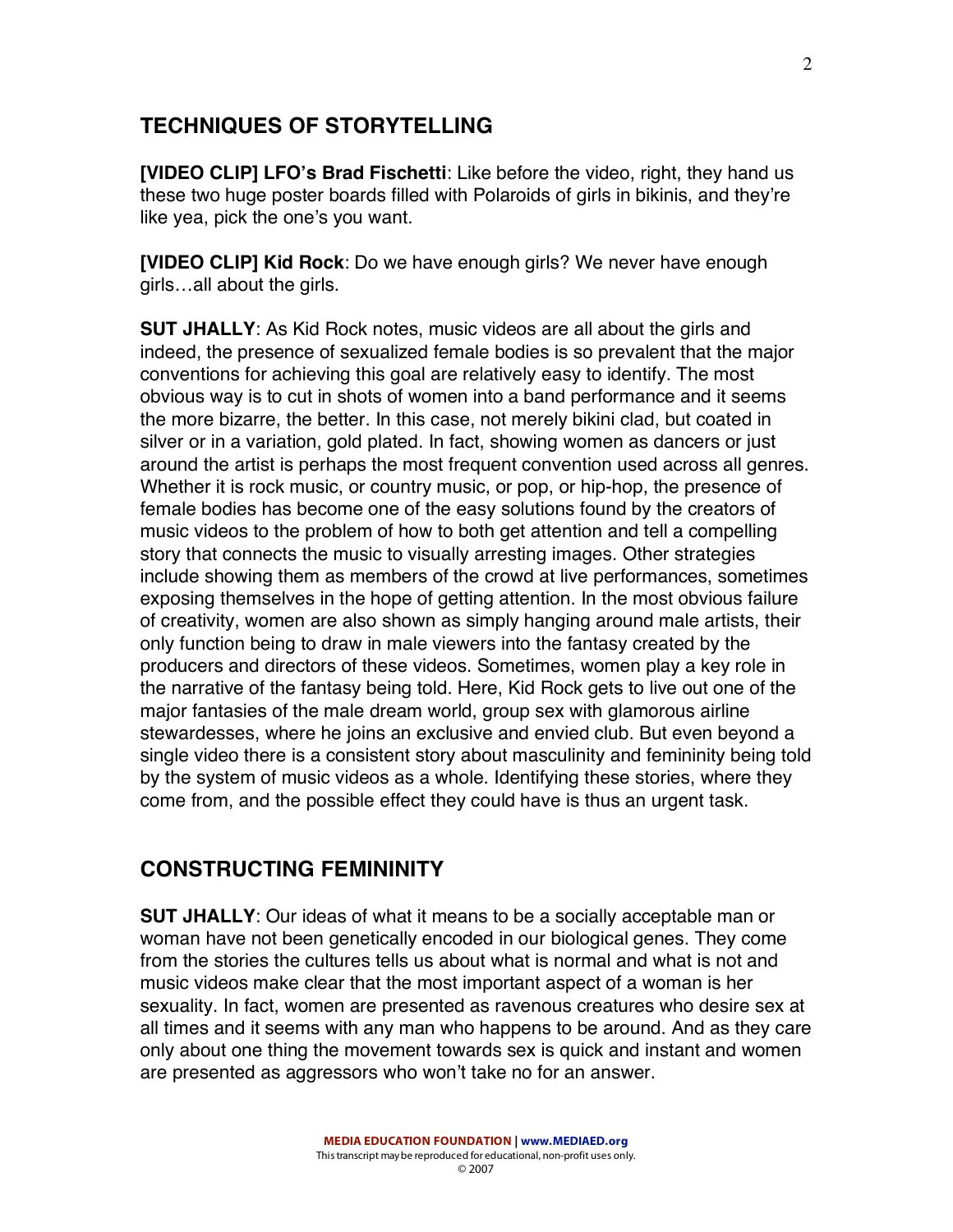But one of the strange aspects of the world depicted in music videos is that often women far out number men which means that many times women have to share the men. This visual strategy, multiple women draped over a man, has become one of the more enduring techniques in music videos, something that directors and artists can go to in the absence of creativity. Told over and over and over again however, this cliché helps to construct an understanding of femininity always being defined in terms of a powerful man. And sometimes, the man can be just a boy. And when men are truly absent this becomes a really bleak world for women, they fall apart emotionally not being able to cope, disintegrating in bathrooms, moping around endlessly on beds, lamenting their loneliness and isolation until a man returns to catch a falling tear and make the world right again with his presence.

If we ask, what is the major thing that these women do the answer does not exactly need a rocket scientist. They party, endlessly it seems in every conceivable venue, on yachts or boats, swimsuit and bikini clad women dance, sunbath, and frolic carefree. At the beach, they party enthusiastically; in hot tubs they invite men to join them. By the sides of swimming pools they sway seductively. At house parties they hang out in their underwear. In clubs they can't resist stripping down and dancing on tables. When the women of this fantasy world do get around to wearing clothes the choices, given everything else we know about them, are quite predictable. Low-cut skimpy tops, stockings and lingerie of various kinds seem to be pretty standard fair.

But what do these women when they're not cavorting or frolicking at parties on the beach actually do? What roles are they shown in? Given the fantasy nature of this dream world some of these roles should come as no surprise. From the inevitable cheerleaders, airline stewardesses partying on planes, hotel maids in short skirts, sorority girls just having a great time pillow fighting with each other, or authority figures like police women or SNM chicks with whips or school girls in uniform in lust with anyone, these characters are drawn straight from adolescent sexual fantasy. In fact, peep shows and strip clubs are the main hang out for one of the major female characters who populate the dream world; the stripper. From playing a small part in the early history of music videos, they've evolved into one of its major components. The compliant stripper is of course the ultimate heterosexual male fantasy and her ubiquitous presence should tell us something about the imagination that propels this part of popular culture.

## **THE PORNOGRAPHIC IMAGINATION**

**SUT JHALLY**: While in the early year of music video black women were virtually invisible, the widespread popularity of hip-hop has allowed their entry into this part of the culture. But the price of entry is very high indeed, as they have literally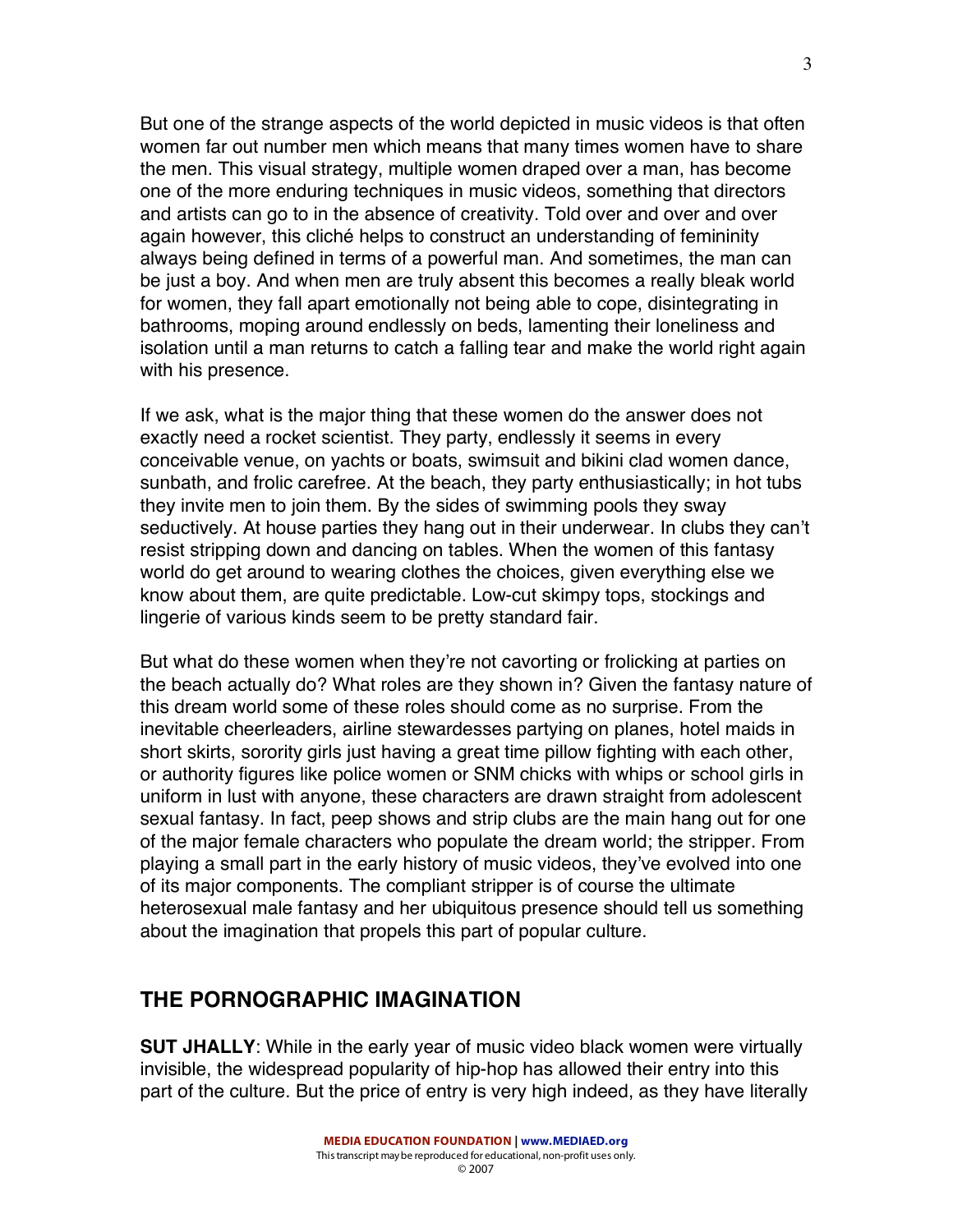been reduced to one part of their bodies. This is the essence of the commercial, male, heterosexual pornographic imagination, thinking of women as being defined only through their sexuality and that sexuality to be at the service of men's desires.

Indeed, many hip-hop videos are full of shots where money is showered on women's bodies signally that they are regarded with a contempt reserved for prostitutes or strippers, that their bodies and sexuality can be bought and controlled by men. And while black men in mainstream rap and hip-hop videos are largely presented as violent, savage, criminal, and drunken thugs we have to remember that these representations do not reflect the reality of African-American masculinity but how someone has chosen to represent it at this point in history. As such, they constituted the most racist set of images found in decades in American media and resemble most closely D.W. Griffith's 1915 white supremacist film The Birth of a Nation where blacks are portrayed as irresponsible, drunken buffoons and as out of control, lust filled rapists of white women and just as there was a powerful white man who created and controlled those images as an argument for white supremacy and the glorification of the Ku Klux Klan we have to focus our attention on these contemporary images of a threatening and out of control, black masculinity and the role played by the largely white men who control our current media empires. We have to ask what functions do the racist and sexist images in hip-hop and rap perform for the corporations who control our media culture and why are these images of black masculinity so connected to the abuse of women and what role does the pornographic imagination play in this? In fact the link between the sexist images in hip-hop and pornography has been made quite directly by rap artists such as Snoop Dogg and his best selling DVD The Diary of a Pimp produced in part with Hustler and the porn entrepreneur Larry Flint.

While hip-hop has the most obvious and direct connection to pornography it is far from being the only musical video genre to have this relationship. In fact, historically rock music has lead the way as this playboy issue shows and VH1 pointed out the porn and rock connection as early as 2001.

**[VIDEO CLIP] Reporter**: Rankin' File, rock and porn.

**SUT JHALLY**: The worlds have intertwined in many ways from female porn stars appearing in music videos to directors such as Gregory Dark who switched from making films like Hootermania and New Wave Hookers to shooting videos for artists such as Britney Spears, Mandy Moore and Counting Crows.

It is important to be clear about the nature of this analysis. This is not a critique or dismissal of sexual images. It is not a moralistic point of view that regards all sexual representation in a negative manner. The question is not whether an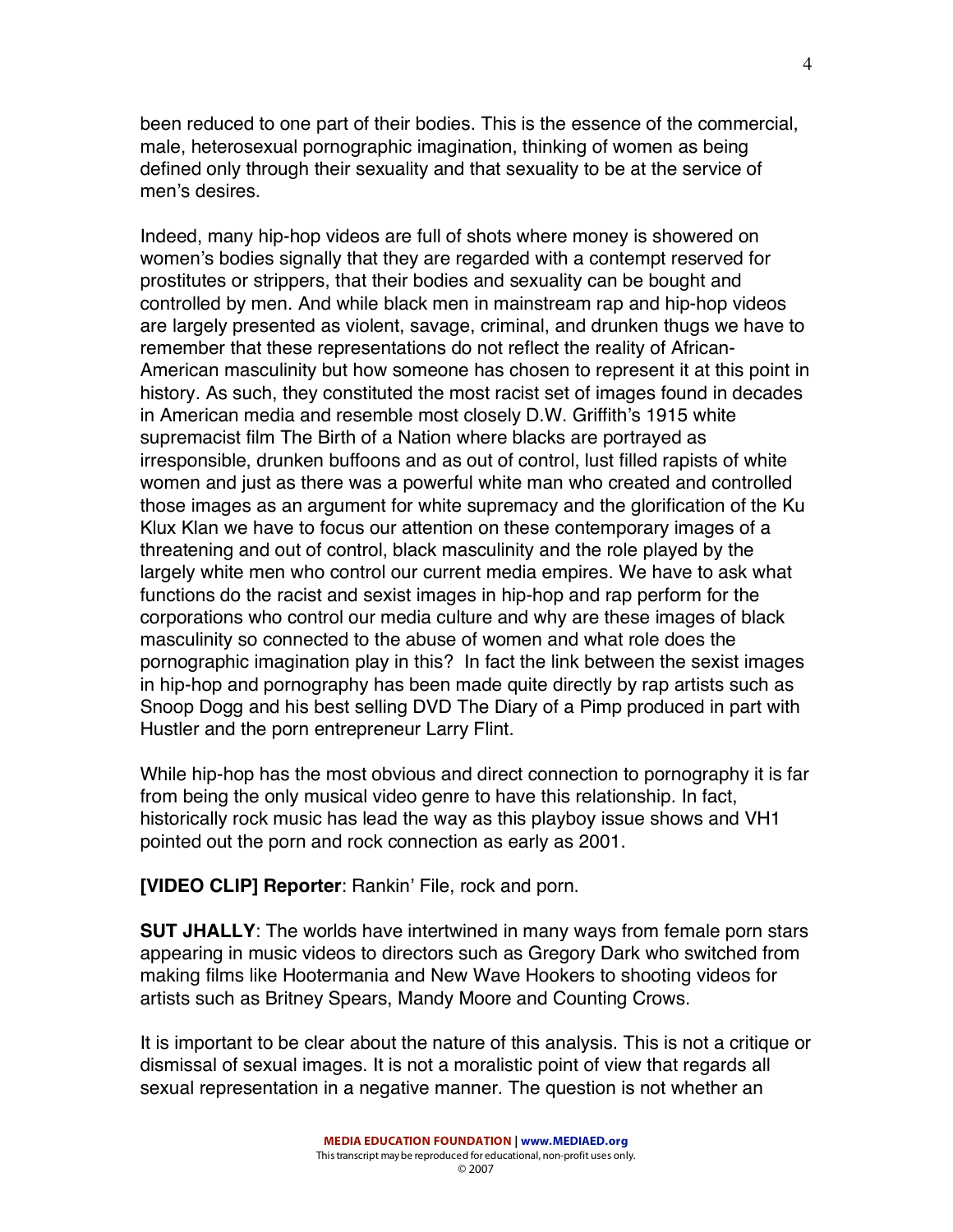image is good or bad, the question is whose story is being told? Who's eyes do we see the world through? Who's eyes do we not see the world through? Who is behind the camera? Who's visions and values guide us through the process by which we learn what it means to be a man or woman? And whose fantasies are these? Are they supposed to be ours? Given the narrow story about sexuality that is repeatedly told in mainstream culture the real issue is not that there is too much discussion of sex but that there is not enough. That is, there is simply not enough diversity in the stories of sexuality that circulate in the culture because the commercial, male, heterosexual pornographic imagination monopolizes virtually all of our media terrain.

#### **WAYS OF LOOKING**

**SUT JHALLY**: The stories of the dream world are told in many ways. The explicit images of what men and women are shown doing is just one way. There is also a story told by the visual techniques and forms that are used by the makers of music videos. That is, there is a story of the camera itself, which tells us that femininity is connected to sexuality and the body and that women find their own identities in terms of how pleasing and desirous they are to men. The most obvious strategy to communicate this is by actually showing then posing before a camera, inviting the viewer to gaze at them. Even when there are no cameras directly present in the scene, the women invite the look from the viewer behind the camera that is filming them. They are presented as wanting to be watched, inviting it, desiring the look, enjoying being on display.

Even walking away, looking back over her shoulder, the object of the gaze explicitly invites the desire. She wants to be possessed by the gaze of the watcher. Far from objecting when men look at them in sexual ways, the women of dream world revel in the attention. They want to be looked at by men. They deliberately position themselves for maximum visual affect. But the images we see in music video are never innocent; they are never accidental. These ways of looking have been directly chosen by writers and directors and editors. Understanding them can tell us a great deal about how the person or thing being watched is regarded by the viewer. In music video, the person being watched is regarded as a passive thing. A common filming technique that reflects this view of the woman is a passive thing to be consumed by watching males involves the camera panning the willing and exposed bodies of these women. The camera roams over it, scanning up and down at will, exploring it in detail. The assumption behind this way of looking at someone is that it is perfectly legitimate to watch in this fashion. Women's bodies are surveyed, looked at, analyzed in the same way that one might examine a landscape or an object. Their function in the video is to be examined, gazed at, and desired by men.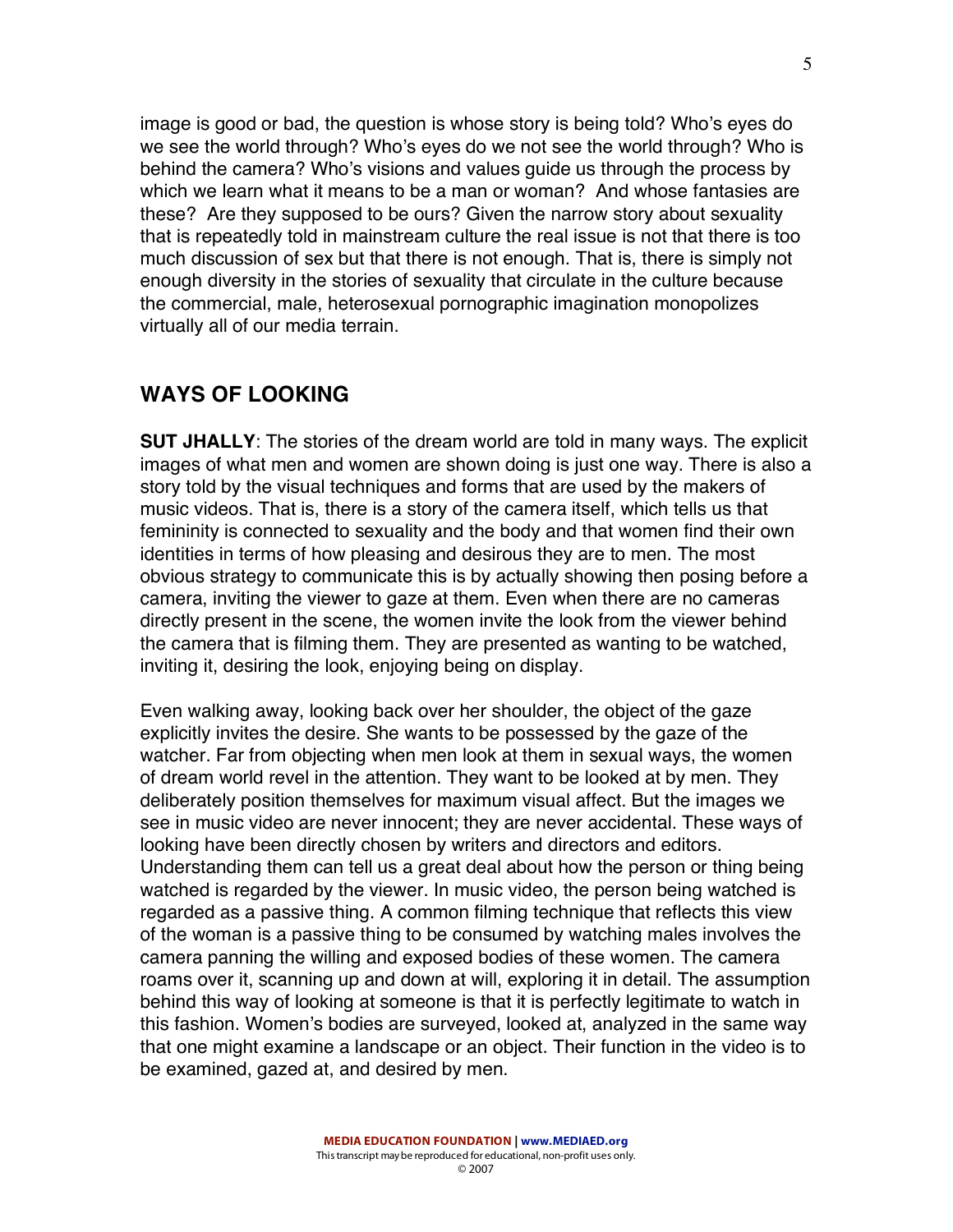These ways of visually representing femininity seem to lead almost naturally to focus the gaze on only one part of women's bodies. The women of the dream world are fragmented and presented as a number of simple and disconnected body parts. This is a common filming technique. It is a way to present women as an object of fair gaze. Just as from the viewpoint of content, we can say that is reflects the pornographic imagination, the filming techniques that accompany it are a reflection of what we call the pornographic gaze. The point here is that the way in which women are filmed, not simply what they are doing or wearing, communicates messages and ideas about them. Specifically, focusing on only one aspect of people, women in this case, detracts about thinking about them as real people with feelings, emotions, thoughts, intellect, their own dreams and desires. Instead, they are just legs in high heels. When you think or someone only as a body part you deny them subjectivity and what makes them unique individuals. In this case, these ways of filming reduce women to one part of their bodies and only to the sexual part of their multifaceted characters. There is nothing inherently wrong with any of these techniques in and of themselves it is not that it is always negative as always ready to be watched and wanting to be watched. We all, men and women, present ourselves to be watched and gazed at. We all, men and women, watch attractive strangers with sexual desire. To treat another as an object of our desires is part of what it means to be human. The problem in music video and the culture in general is that women are presented as nothing else. If the story told about femininity could be widened beyond sexual objectification to include many other qualities of individuals: intellectual, emotional, spiritual and religious; creative, athletic, familial, political, occupational, the desire for autonomy and independence, for pleasure and deeper meaning then there would be no problem with a little bit of objectification as a sexual aspect of femininity would be balanced out and integrated with many other human qualities. The problem is that in our contemporary culture this complexity gets crowded out by a one dimensional definition of femininity based on a single story of the body of objectification of a passive sexuality whose only goal is to please men being told over and over again so it becomes the only way in which femininity is thought of. In that way, a lot of objectification is extremely damaging as it narrows how we think of femininity emptying out all of the complexity of human existence. Women become nothing but shadows or silhouettes, merely outlines; just empty shapes that men can fill with their own desires. There is nothing important and unique inside, nothing that makes them human. They are merely shadows of real people.

## **FEMALE ARTISTS: TRAPPED IN THE PORNOGRAPHIC GAZE**

**SUT JHALLY**: To gain entrance into this world, female artists have to fit into the existing set of stories and use the visual language that has already been established as the norm. Musical ability is only one of the talents that is needed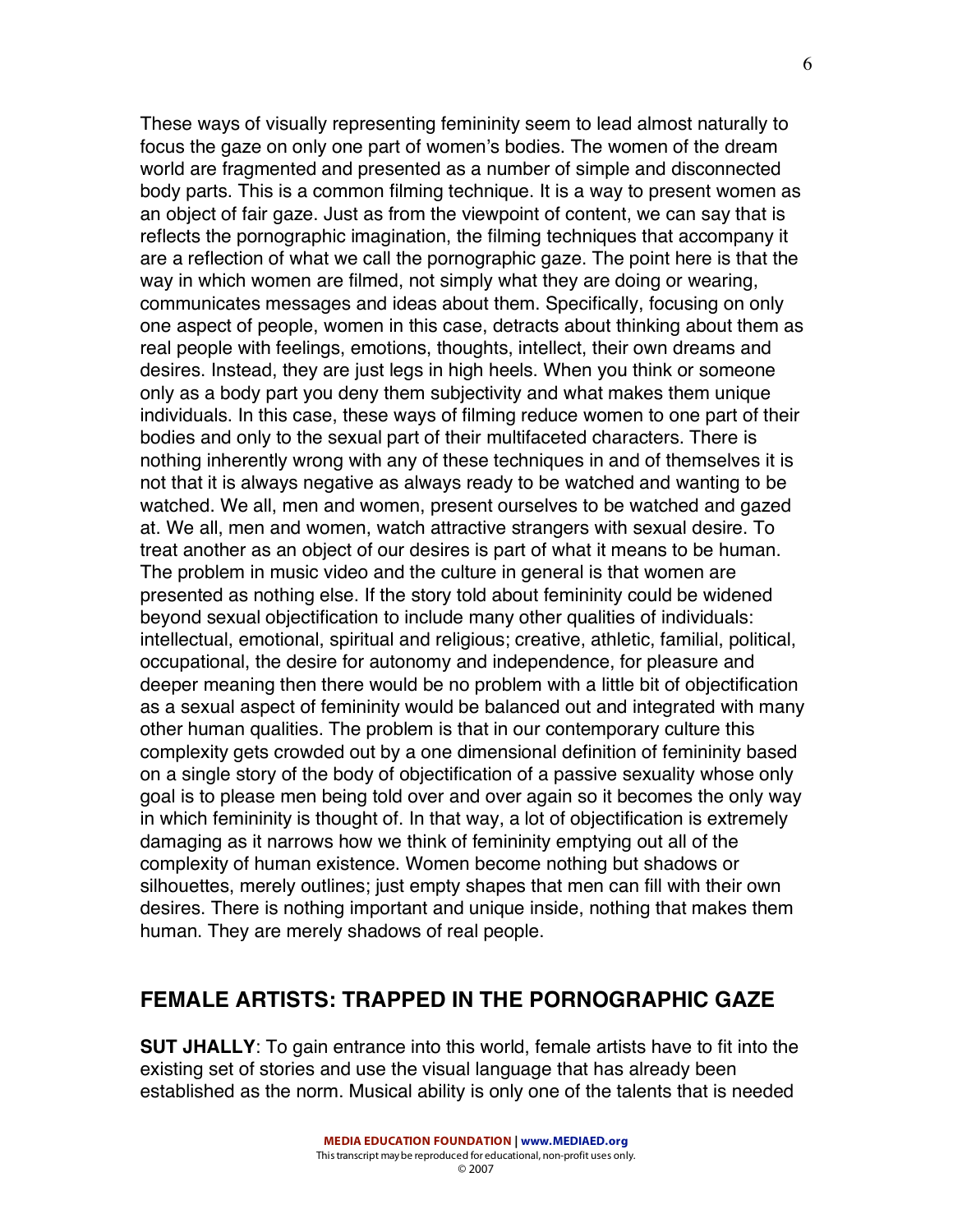to establish a presence in the dream world and it is clear that many female artists thoroughly understand the requirements of the pornographic imagination. To navigate the barriers that this way of looking at the world erects, female artists are compelled to use the only visual language the culture allows, the central aspect of which is that women have to present themselves as primarily sexual beings. So predominant has this image of the female artist become this it is difficult to even imagine what an alternative might look like. The challenge of female artists is to try and stay true to their own vision of themselves but the pressures to conform are relentless and the conventional techniques that are adopted are easy to identify no matter the genre. Female performers must take on the fantasy roles that the pornographic imagination dictates. They perform for the camera and the male gaze, presenting themselves invitingly. They touch themselves suggestively, undress for the watching audience, allowing the camera to pan up and down their bodies, looking at them from above as well as from below. Like all women in the dream world their bodies are fragmented and they become defined through their various body parts. Even artists such as Madonna, who want to present themselves as assertive, independent and powerful have do it from within the conventions of the dream world when it comes to highlighting their sexuality and as the codes of female sexuality define it as passive and submissive, they find themselves in a strange paradox.

In more recent years Gwen Stefani reveals the same contradiction. On the one hand independent, energetic, in control, but always at the same time soft and safe within the conventions of the pornographic imagination. These pressures to conform can also be seen if we look as the representation of some artists over time. For example, the singer/song writer Jewel had for many years carved out an image of herself as a serious and authentic artist who made headlines with her video Intuition where she very knowingly and skillfully, perhaps "tongue in cheek" recreated many of the conventions of the dream world knowing what is necessary for survival.

**[VOICEOVER] Jewel**: This video is really over the top. I'm doing things in this video I never thought I'd do like, you know, I'm dancing, sprayed down with fire hoses (laughing) It's silly, you know, it's silly and completely over the top and something you would absolutely see in a music video, you know, (laughing) it's just an insane thing.

**SUT JHALLY**: It is instructive to remember that Mariah Carey's original image was much more innocent before it seems she threw herself whole heartedly into the stories that the culture seems to demand from female artists to ensure success. Early in her career Christina Aguilera, too, was marketed in a gentle manner to young girls. That changed dramatically with the video that marked her full-scale immersion into the adult dream world of music video. Similarly, Jessica Simpson went from tamed pop star to mega publicity and heavy rotation with a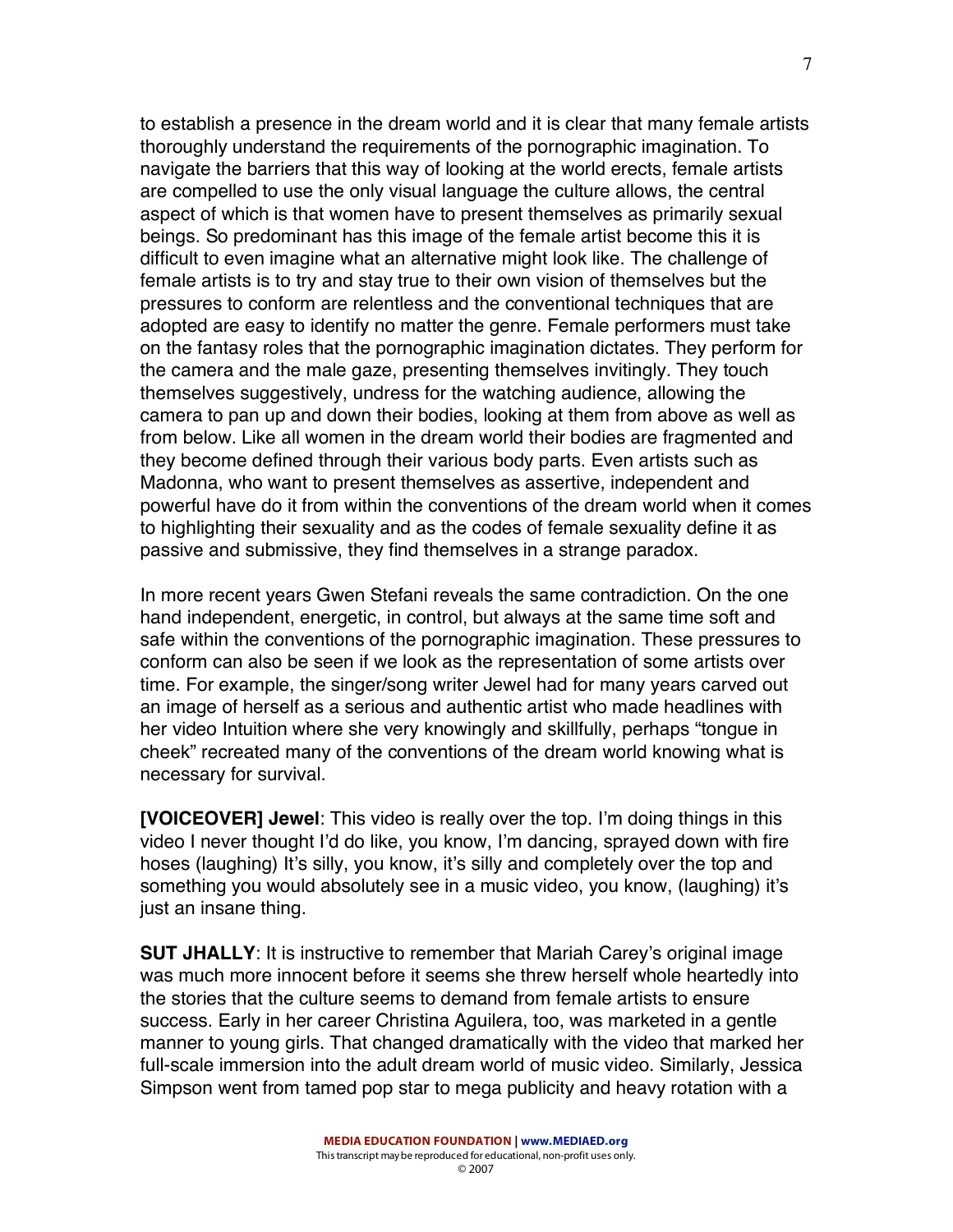video that presented her in quite explicit sexual terms. All these cases make clear that the price of female entry into what is considered the mainstream of the culture is to accept the vision of the pornographic imagination; that the only things of value about women are their bodies and their sexuality and their willingness and desire to act out male fantasies.

#### **MASCULINITY AND CONTROL**

**SUT JHALLY**: Another female artist who reflects this sexual imperative is Janet Jackson who in the 1990s went from relative obscurity to superstardom when she abandoned her somewhat tame image for a hyper sexualized one that met the requirements of the pornographic imagination more fully. This journey to objectification was completed in the 2004 Super Bowl Halftime show where she literally became defined to the world by one part of her body. However, Janet Jackson was just half the story of that event and almost no mention was made of the moments leading up to it where she plays the role of a tease and Justin Timberlake plays the role of a man who wants to control her and her body…

**[VIDEO CLIP] Justin Timberlake (singing)**: See I've been watching you, and I like the way you move, so go 'head, girl, just do it, that ass-shaking thing you do… No disrespect, I don't mean no harm, I can't wait to have you in my arms, hurry up 'cause you're takin' too long, bet I'll have you naked by the end of this song.

**SUT JHALLY**: The dramatic conclusion of the incident is in a microcosm the essence of the dream world played out in front of the whole world. She (Janet Jackson) has become nothing more than a body part and he has demonstrated his sexual control over her. In fact, Justin Timberlake had already explored this theme in a previous video based on the end of his real life relationship with Britney Spears, which shows him breaking into her house and surreptitiously watching as she undresses and takes a shower. This behavior of glamorizing this instance mimics precisely the structures of real life stalking and domestic abuse where a man who cannot accept a woman's rejection of him and attempts to assert control over her life.

In fact, just as music video tells us a story of female passivity, it tells an equally powerful story of masculinity being tied to power, intimidation and force. And in this story of powerful and out of control masculinity women play a key role. They are shown repeatedly in cages, exhibiting themselves for watching males. They are shown tied up and writhing seductively on beds waiting for a man's attention. Chased and pursued by men, they are carried away and handled like children, their bodies explored and used as men please. This sense of male entitlement has an unmistakable aggressive edge. Women are pushed aside, slammed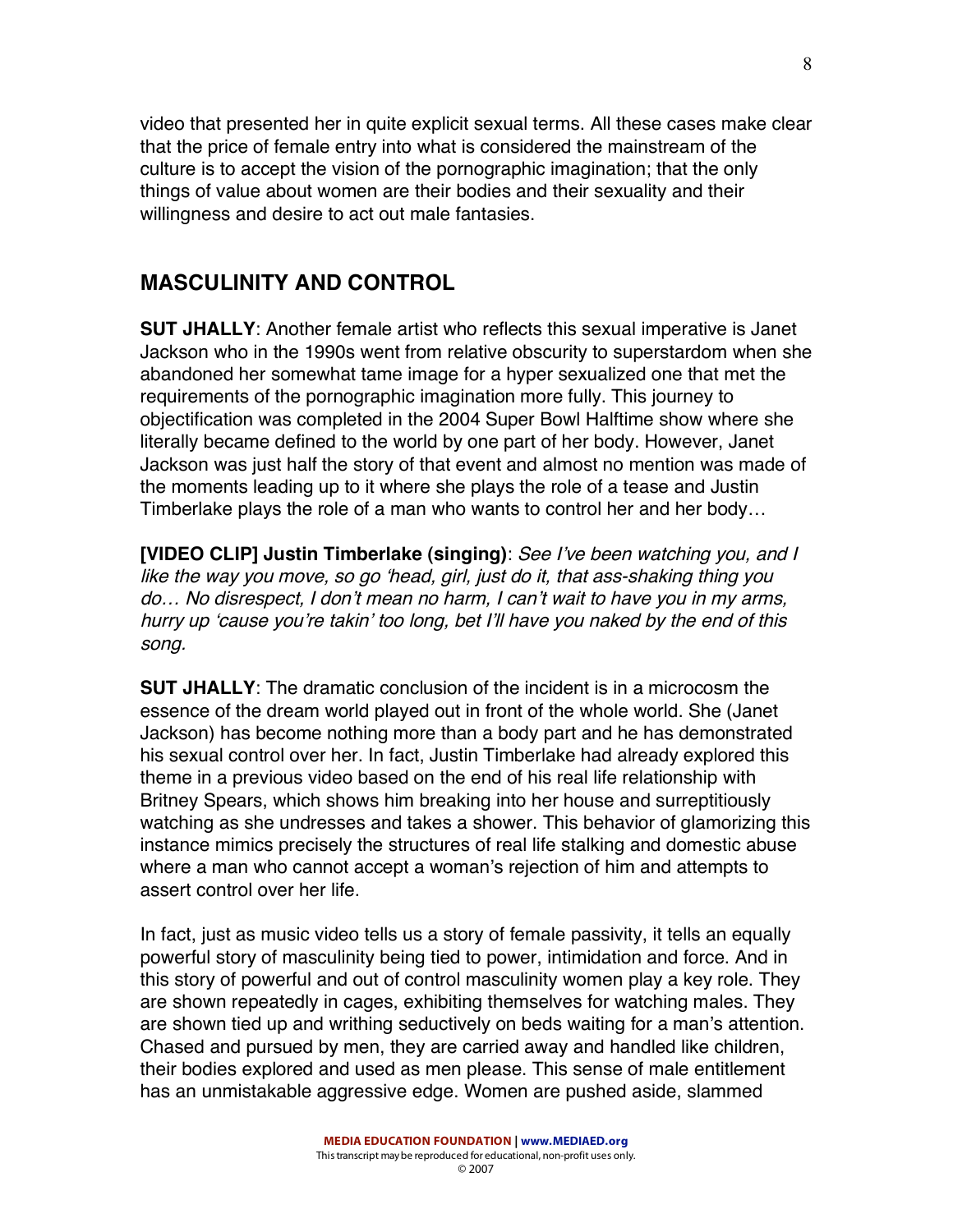against walls, and held on the floor, water and alcohol poured over them and on them and finally, spread out on a pool table. In the pornographic imagination even a woman's apparent refusal to male advances ends in their acquiescence to his desire. Even when men unexpectedly attack them, women's arousal wins out over fear. In the dream world women never say no and passionately welcome masculine aggression. They even enjoy being forcefully kidnapped in a dark garage, blindfolded and made to perform for their attacker. In these ways, men's violence again women takes on an erotic quality. Perhaps the clearest and more aggressive articulation of this sense of male control of female bodies is reflected in this video with Fred Durst of Limp Bizkit kidnaps a woman he's obsessed with and forces her to watch as be both expresses his anger at her for rejecting his advances and demonstrates his ability to control her in line with his desires.

**[VIDEO CLIP] Fred Durst (singing)**: Hey you, Mrs. Too-good-to-look-my-way and that's cool you want nothing at all to do with me but I want you and ain't nothing wrong with wanting you 'cause I'<sup>m</sup> <sup>a</sup> man and I can think what the hell I want, you got that straight?

No doubt I'd love to sniff on them panties now…I'd eat you alive! I'd eat you alive.

**SUT JHALLY**: As these ideas of male entitlement and power have become glamorized and normalized in the culture, we have to ask, what affect do they have on real life behavior of men and women?

**[VIDEO CLIP]** From the documentary War Zone

**Man**: (makes a kissing noise as she walks by) **Maggie Hadleigh-West**: Who did that? **Man**: What? (makes the noise again) **Maggie Hadleigh-West**: Did you do that? Do you always do that? **Man**: Oh I do it all the time; I do it to all the pretty girls on the street

**SUT JHALLY**: The documentary film War Zone is a real life demonstration of this sense of male entitlement and shows the harassment and verbal abuse that many women experience simply walking around their communities.

**[VIDEO CLIP]** War Zone

- **Man**: I said good morning, baby, I like your style.
- **Man**: I said have a nice day, you're very attractive
- **Man**: Do you mind if I walk with you?
- **Man**: Say, yo, baby.
- **Man**: Happy mothers day, happy mothers day, happy mothers day, happy mothers day